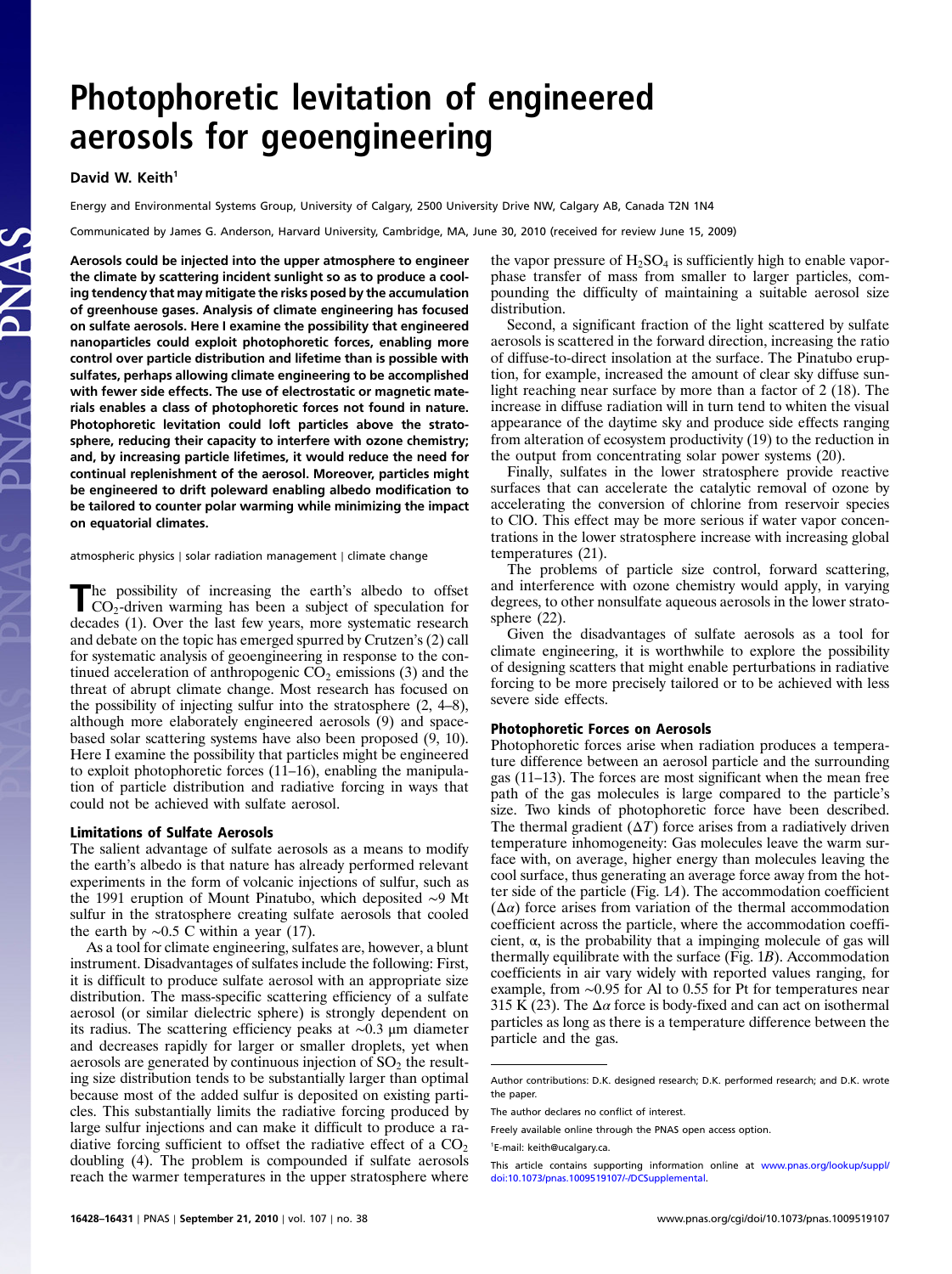APPLIED PHYSICAL<br>Sciences APPLIED PHYSICAL SCIENCES



Fig. 1. Schematic illustration of photophoretic forces. A and B show, respectively, thermal gradient (ΔT) and accommodation coefficient (Δα) forces acting on idealized spherical particles. Note that for  $\Delta T$ , the photophoretic force ( $F_p$ ) is aligned with the asymmetry in the radiation field that drives the thermal gradient, in this case the incident solar radiation (insolation); whereas for  $\Delta a$ , the vector is oriented along the asymmetry in the accommodation coefficients and rotates with the particle. C illustrates design of the disk described in the text, whereas D illustrates the fields and forces acting on the disk as described in [SI Text](http://www.pnas.org/lookup/suppl/doi:10.1073/pnas.1009519107/-/DCSupplemental/pnas.1009519107_SI.pdf?targetid=STXT).

The  $\Delta \alpha$  force can produce a net upward (levitating) force when a particle is aligned by gravitational torques. The resulting timeaverage force is called gravito-photophoretic (13). Such forces may alter the dynamics of natural aerosols in the upper atmosphere contributing to the formation of thin layers of aerosol observed in the mesosphere (12, 15, 16) and perhaps loft soot from the stratosphere to the mesosphere (14, 16).

Brownian motion randomizes a particle's orientation as the orienting torque becomes small compared to the particle's thermal energy. Particles with radii above  $1 \mu m$  are readily aligned by gravitational torques, but because the photophoretic force is proportional to surface area the upward force per unit mass declines as  $r^{-1}$ . For smaller particles, the gravitational torque and hence the time-average upward force is proportional to  $r<sup>4</sup>$ , so the net gravito-photophoretic force per unit mass declines as  $r^3$  ([SI Text](http://www.pnas.org/lookup/suppl/doi:10.1073/pnas.1009519107/-/DCSupplemental/pnas.1009519107_SI.pdf?targetid=STXT)). The upshot is that for approximately spherical particles, the gravito-photophoretic  $\Delta \alpha$  force can only levitate particles with sizes around 1 <sup>μ</sup>m—far larger than the optimum for mass-efficient scattering—and even then the levitation is only effective above about 10 km, the height at which the mean free path of air molecules approaches the particle size.

### Model and Results

A particle with a permanent electric or magnetic dipole moment would experience an orienting torque in the terrestrial electric or magnetic field that would, as with gravito- photophoresis, produce a time-averaged force parallel to the orienting field. One might, by analogy, call the resulting forces electro- or magnetophotophoretic.

Magnetic or electrostatic torques can greatly exceed gravitational torques for small aerosols allowing particles that were engineered to exploit electro- or magnetophotophoresis to exhibit dynamical properties not found in natural aerosols. For example, electro- or magnetophotopheresis could be used to enable a particle to levitate in the lower atmosphere and could be used to levitate particles smaller than 0.1 μm.

Engineered particles need not be spherical. The most massefficient geometry for a scattering is a thin disk with radius larger than the wavelength of light. Such a design would produce minimal forward scattering when the disk's radius is substantially larger than the wavelength of light, eliminating the diffuse radiation problem encountered with sulfate aerosols. The use of electric or magnetic materials allows disks to be oriented horizontally, and the use of material with contrasting accommodation coefficients allows for levitation.

An Idealized Example. As a specific example, consider a thin disk with radius ∼5 μm and thickness 50 nm composed of three layers: 5 nm aluminum oxide, 30 nm of metallic aluminum, and finally

15 nm of barium titanate (Fig. 1C). The thickness of the Al layer is chosen so that it has high solar-band reflectivity and is nearly transparent to outgoing thermal infrared so as to produce a large mass-specific negative radiative forcing (cooling) (9). The  $Al_2O_3$ layer serves to protect the Al layer from oxidization. The thickness of the BaTiO<sub>3</sub> is chosen so that the electrostatic torque from the atmospheric electric field is sufficient to orient the disk horizontally against torques arising from reasonable asymmetries in thickness or  $\alpha$  across the disk (24). Assuming a relatively small, and therefore conservative, 15% difference in  $\alpha$  between the two materials (23), the photophoretic force on the disk would exceed 2 times its weight under diurnally averaged illumination at altitudes in the middle stratosphere or mesosphere assuming it absorbed only 10% of the solar flux (Fig. 2 and [SI Text](http://www.pnas.org/lookup/suppl/doi:10.1073/pnas.1009519107/-/DCSupplemental/pnas.1009519107_SI.pdf?targetid=STXT)).

The  $\Delta \alpha$  force is proportional to the temperature differential between particle and ambient air which, in turn, depends on the difference between the particle's radiative equilibrium temperature and the ambient temperature. The resulting force is therefore strongly dependent on the particle's optical properties. In a particle with a large  $\varepsilon_S/\varepsilon_T$ , the ratio of solar-spectrum to thermal-spectrum emissivity will be warmer than middle atmosphere air and will be lofted to the mesopause, whereas a particle



Fig. 2. Photophoretic force versus altitude. The upward photophoretic force,  $F_p$ , is normalized by the downward gravitational force,  $F_q$ , so that a particle is stably levitated at  $F_P/F_G = 1$  (dashed line). Downward forces  $(F_P/F_G < 0)$  can occur near the stratopause when the particle's radiative equilibrium temperature is less than ambient; forces decline to zero above the mesopause as particle temperatures become radiatively controlled. Particles may be trapped below the stratopause at "A" or below the mesopause at "B." Forces are computed for three combinations of solar and thermal band emissivity by solving the energy balance equation shown in *[SI Text](http://www.pnas.org/lookup/suppl/doi:10.1073/pnas.1009519107/-/DCSupplemental/pnas.1009519107_SI.pdf?targetid=STXT)*, assuming a disk with  $h = 50$  nm,  $\rho = 3,000$  kg m<sup>-3</sup>,  $\bar{\alpha} = 0.7$ , and  $\delta \alpha = 0.15$ . Calculations assume the 1976 Standard Atmosphere (30) and  $T_E = 255$  K.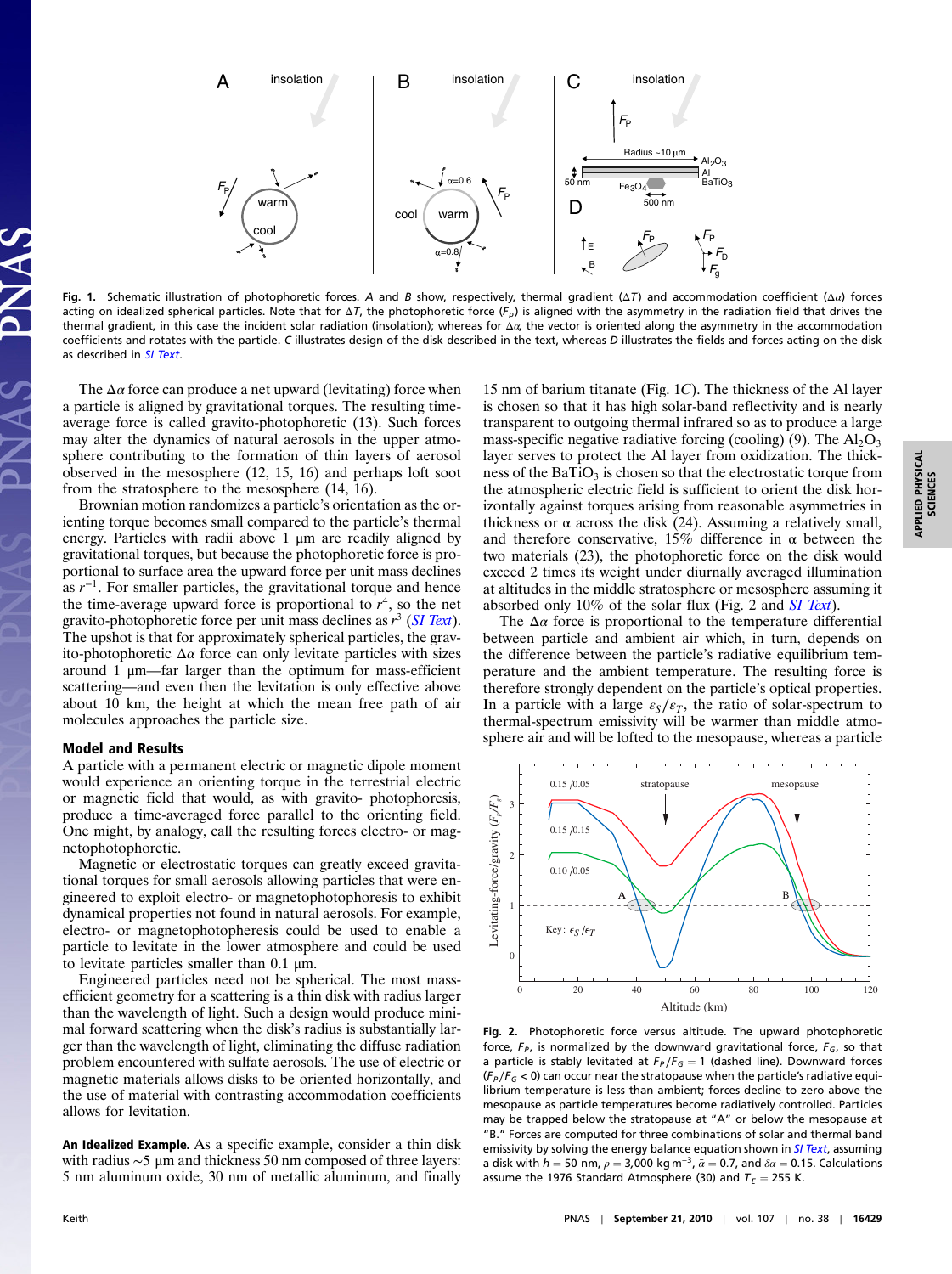with a smaller  $\varepsilon_{\rm S}/\varepsilon_{\rm T}$  that has a radiative temperature below that of the stratopause will be confined below about 45 km (Fig. 2).

It might be possible to tailor particle properties so that levitated particles are trapped either below the stratopause or below the mesopause as shown by points "A" or "B" in Fig. 2. In either case, such particles might avoid two of the disadvantages of stratospheric sulfates: the increase in diffuse radiation and the increase in reactive surface area in the lower stratosphere, which can accelerate ozone depletion (2). Photophoretic levitation would enable longer atmospheric lifetimes, and by lofting aerosols out of the stratosphere it would reduce the most significant impact on ozone chemistry.

Controlling the Latitudinal Distribution of Radiative Forcing. Photophoretic forces might be used to control the latitudinal distribution of particles. Most simply, particles confined near the stratopause (point "A" in Fig. 2) would be transported poleward by the Brewer–Dobson circulation.

Alternatively, the addition of a weak magnetic dipole will break the rotational symmetry of a particle that is levitated by gravito- or electrophotopheresis, partially orienting it along the terrestrial magnetic field and so inducing a magnetophotophoretic effect that could be used to make the particle drift toward one of the magnetic poles while being stably levitated near the stratopause or mesopause. For example, the addition of a weak magnetic moment perpendicular to the plane of the disk described above would tilt the disk toward one of the terrestrial magnetic poles producing a meridional component of the  $\Delta \alpha$ force (Fig. 1D). A single ∼0.5 μm magnetite nanoparticle adhering to the disk would provide sufficient torque. The resulting poleward velocities are of order  $10^2$  m/s for particles confined beneath the stratopause, whereas for particles confined near the mesopause, velocities can exceed 10 m∕s ([SI Text](http://www.pnas.org/lookup/suppl/doi:10.1073/pnas.1009519107/-/DCSupplemental/pnas.1009519107_SI.pdf?targetid=STXT)).

At the stratopause, the meridional velocities achievable with the tilted disk design appear to be slower than the average transport velocities in the Brewer–Dobson circulation (25), but the meridional drift velocity might still allow some additional control of zonal radiative forcing. Velocities may well be large enough at the mesopause, but it is difficult to estimate mean velocity because particle altitude, velocity, and mesospheric winds all have strong diurnal cycles, and the time–average transport will likely depend on the relative phase of the three cycles.

More complex particle designs could achieve substantially higher meridional velocities. Many alternative combinations of forces and orienting torques might be exploited to produce a net poleward force; indeed, poleward migration might be accomplished without electrostatic or magnetic forces ([SI Text](http://www.pnas.org/lookup/suppl/doi:10.1073/pnas.1009519107/-/DCSupplemental/pnas.1009519107_SI.pdf?targetid=STXT)).

Poleward migration of scattering particles might allow the reduction in solar radiative forcing to be concentrated near the poles perhaps counteracting the ice-albedo feedback that amplifies  $CO<sub>2</sub>$ -driven polar warming while minimizing the impact on mid-latitude and tropical climates (26). Such an ability might be relevant in the event that warming triggers rapid deglaciation (27).

#### Discussion

The use of particles engineered to exploit photophoretic forces may enable more selective geoengineering with fewer adverse effects than would the use of sulfate aerosol. Further, the ability to orient particles and to achieve long atmospheric lifetimes might enable deployment of more spectrally selective scattering systems such as patterned gratings or multilayer coatings (9).

Disadvantages and Uncertainties. Long particle lifetimes may be a disadvantage as it makes geoengineering less easily reversible than is the case with short-lived particles. This risk could be mitigated by choosing particle designs with shorter lifetimes for testing and initial deployment. Given the presence of hard-UV flux and reac-

tive atomic oxygen found in the mesosphere, it should be easy to design short-lived particles; design and fabrication of long-lived particles will likely be the engineering challenge.

Unresolved issues include  $(i)$  the ability to fabricate and deploy such particles at reasonable cost,  $(ii)$  the ability to predict the distribution of particles given the complex interplay of photophoretic motion, gravitational settling and advection by the winds of the middle atmosphere, and, of course, *(iii)* predicting the effectiveness and risks of climate engineering however the alteration in radiative forcing is achieved.

Finally, although use of engineered particles may offer substantial advantages over sulfate aerosols as a means to manipulate radiative forcing of climate, there is a corresponding disadvantage: We lack the direct natural analog provided by volcanic injection of  $SO_2$ . This lack of analog means that we should be more concerned about unexpected side effects, unknown unknowns, and consider how a careful progression from testing to monitored subscale deployment could constrain the risks.

The Cost of Engineered Particles. Is it possible to fabricate such particles at sufficiently low cost? Any definitive answer would, of course, require a sustained broad-based research effort. The following argument serves only to suggest that one cannot discount the possibility: Approximately  $10<sup>9</sup>$  kg of engineered particles similar to the example described above would need to be deployed to offset the radiative effect of  $CO<sub>2</sub>$  doubling. Assuming a lifetime of 10 years, the particles must be supplied at a rate of 10<sup>8</sup> kg∕yr. A plausible upper bound on the acceptable cost of manufacture can be gained by noting that the monetized cost of climate impacts and similarly the cost of substantial reductions in greenhouse gas (GHG) emissions are both of order 1% of global gross domestic product (GDP) (28). Suppose one demanded that the annualized cost of particle manufacture be less than 1% of the cost of abating emissions, that is 10<sup>−</sup><sup>4</sup> of the ∼60 *×* 10<sup>12</sup> global GDP. Under these assumptions, the allowable manufacturing cost is 60∕kg. Many nanoscale particles are currently manufactured at costs significantly less than this threshold. Silica-alumina ceramic hollow microspheres with diameters of 1 μm (e.g., 3M Zeeospheres) can be purchased in bulk at costs less than 0.3∕kg. Moreover, bulk vapor-phase deposition methods exist to produce monolayer coatings on fine particles, and there are rapid advances in self-assembly of nanostructures that might be applicable to bulk production of engineered aerosols.

These scaling calculations certainly do not prove that nanoscale particles for climate engineering could be successfully manufactured and deployed. They do suggest that the possibility of doing this over the coming decades cannot be dismissed.

Any climate engineering scheme will only partially and imperfectly compensate for the climatic impacts of GHGs, and it will likely impose significant risks of its own. Given common estimates of the monetized cost of climate damages, the value of reducing climate change by geoengineering could exceed 1% of GDP. It is, therefore, plausible that the costs of geoengineering will be all but irrelevant to decisions about deployment, which will focus on the risk-to-risk trade-off between the risk of geoengineering and the risk of climate damages; assuming, of course, that the direct costs of geoengineering are limited to a small fraction, say 0.1%, of GDP. Thus it might be that the cost of engineered particles could approach 1;000∕kg before the costs of manufacture played a significant role in deployment decisions.

Implications for Research on Solar Radiation Management The possibility that engineered aerosols may offer capabilities and risks beyond those arising from injection of sulfate suggest that a balanced research effort on climate modification using stratospheric scatterers should not be limited to exploring the effects of sulfate aerosols—the focus of essentially all current research—but should explore a wider range of technological options for altering